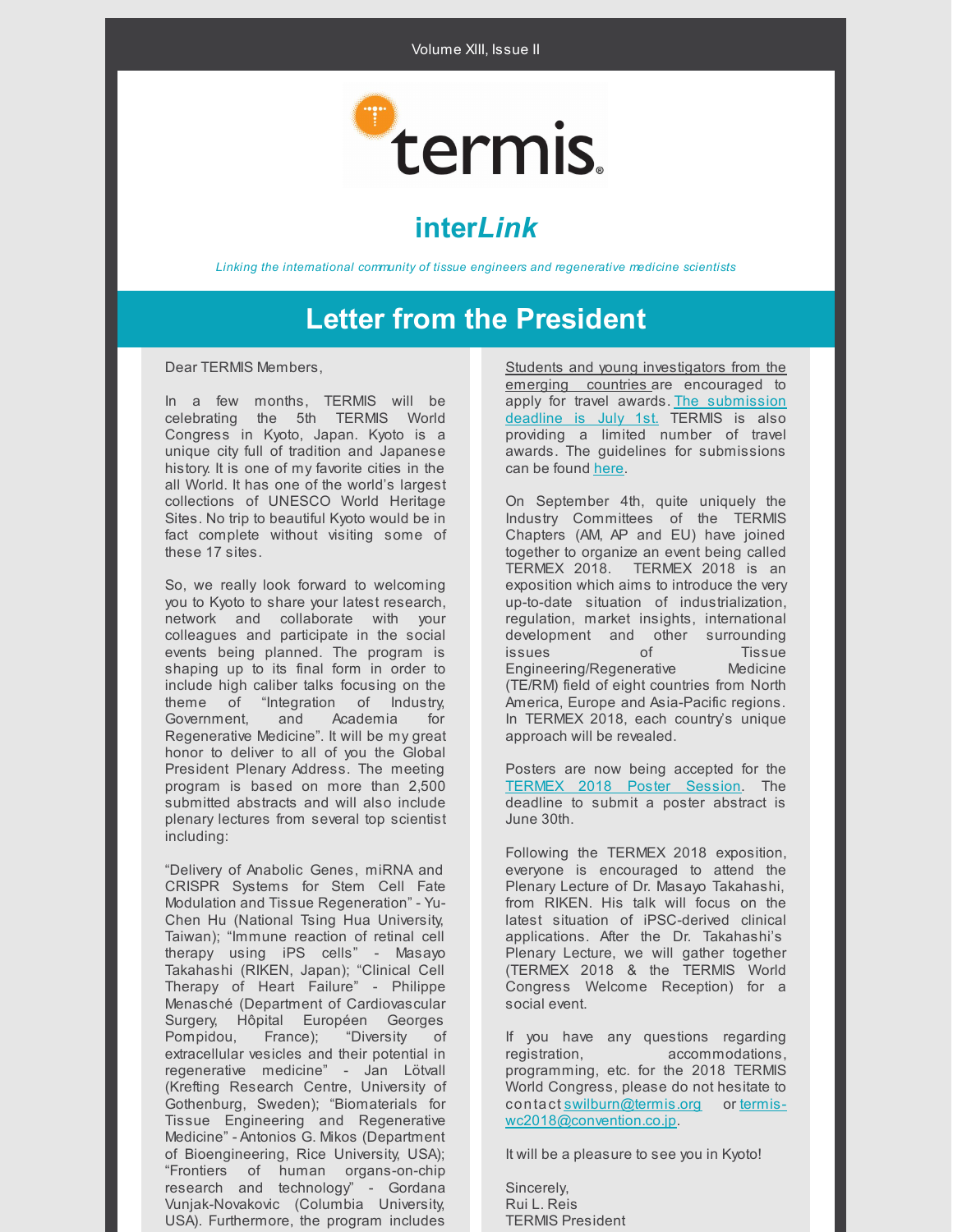84 symposia and general sessions focusing in all the relevant areas of TERM. A reminder that the early bird [registration](https://termis.org/wc2018/registration.php) deadline is Monday, June 22nd.



### **2018 TERMIS World Congress**

Early [Registration](https://termis.org/wc2018/registration.php) Deadline: June 22nd

Travel Awards [Deadline:](https://termis.org/wc2018/travel-awards.php) July 1st

[Student/Young](https://termis.org/wc2018/syis-travel-awards.php) Investigator Travel Awards Deadline: July 31st

TERMEX 2018 Poster [Submission](https://termis.org/wc2018/TERMEX2018.php) Deadline: June 30th

Business Plan [Competition](http://termisbpc.org/apply/) Submission Deadline: June 30th

[Program-at-a-Glance](https://termis.org/wc2018/docs/Program-at-a-glance-042318.pdf)

[Presidential](https://termis.org/wc2018/presidential-lectures.php) Lectures

Plenary [Lectures](https://termis.org/wc2018/plenary-lectures.php)

[Symposium](https://termis.org/wc2018/symposia-titles.php) Titles



## **2018 FTERM Class Announced**

### **International Fellows of Tissue Engineering & Regenerative Medicine (FTERM)**

TERMIS established the International Fellows of Tissue Engineering & Regenerative Medicine (FTERM) to recognize distinguished leaders within the field of TERM, who as individuals have shaped the field.

We are happyto announce the 2018 FTERM Class. The 2018 Class will be recognized during the 2018 TERMIS World Congress in September.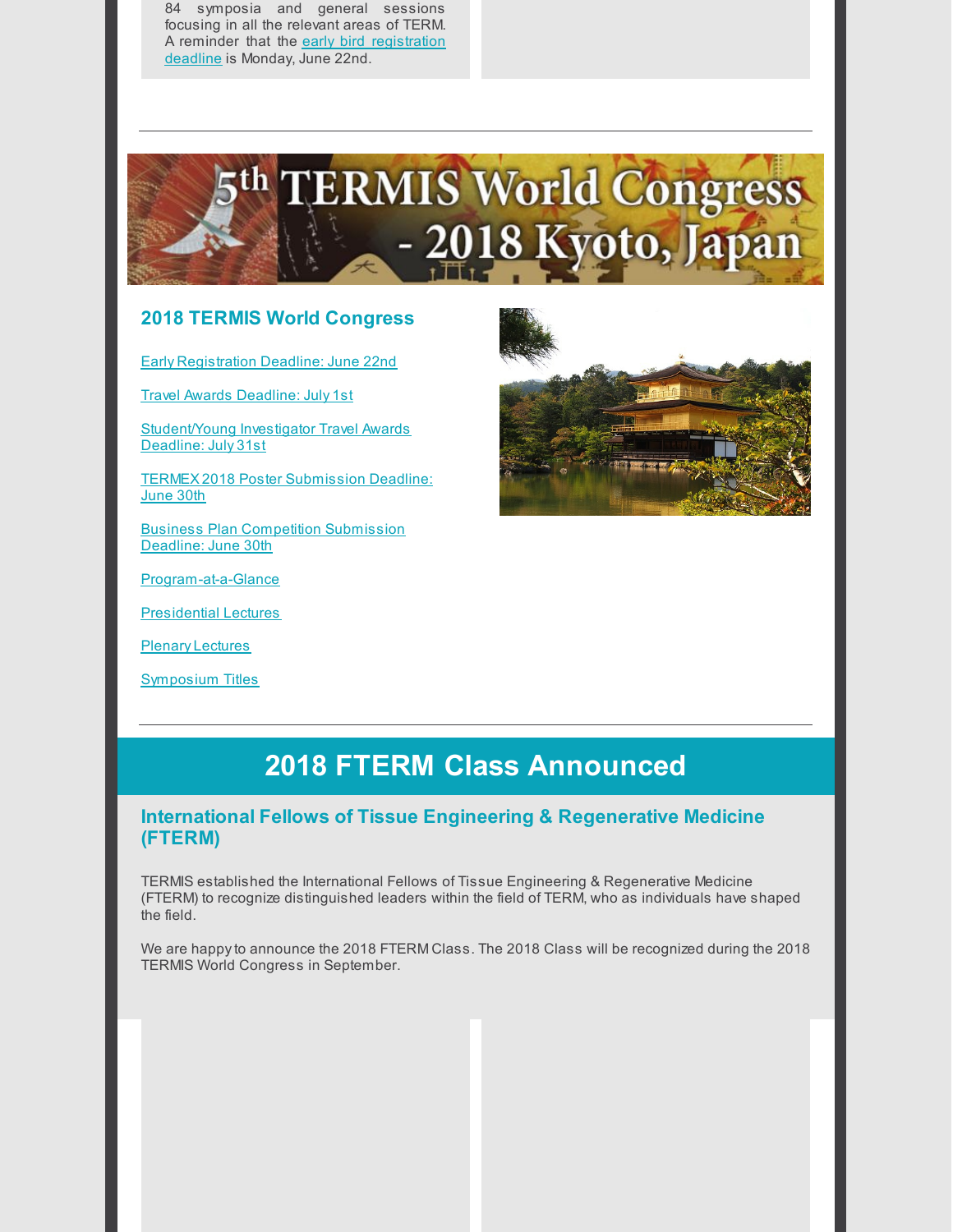

**Mauro Alini AO Research Foundation**



**David Smith Pepper Hamilton, LLC**



**Tony Weiss University of Sydney**



**Milica Radisic University of Toronto**



**Gerjo van Osch Erasmus MC**



The complete list of **FTERM [Members](https://www.termis.org/international-fellows-tissue-engineering-and-regenerative-medicine-fterm)** is listed on the TERMIS website.

# **TERMIS Login**

### **Online Access to** *Tissue Engineering, Parts A, B and C* **and the Springer Book Series**

Current members of TERMIS were recentlysent your login (username and password) to access the online versions of *Tissue Engineering, Parts A, B and C* (the official journal of TERMIS) and the Springer Book Series.

The email asks you to login and change your password.

If you have any questions, please do not hesitate to contact the **Executive [Administrator](mailto:swilburn@termis.org)**.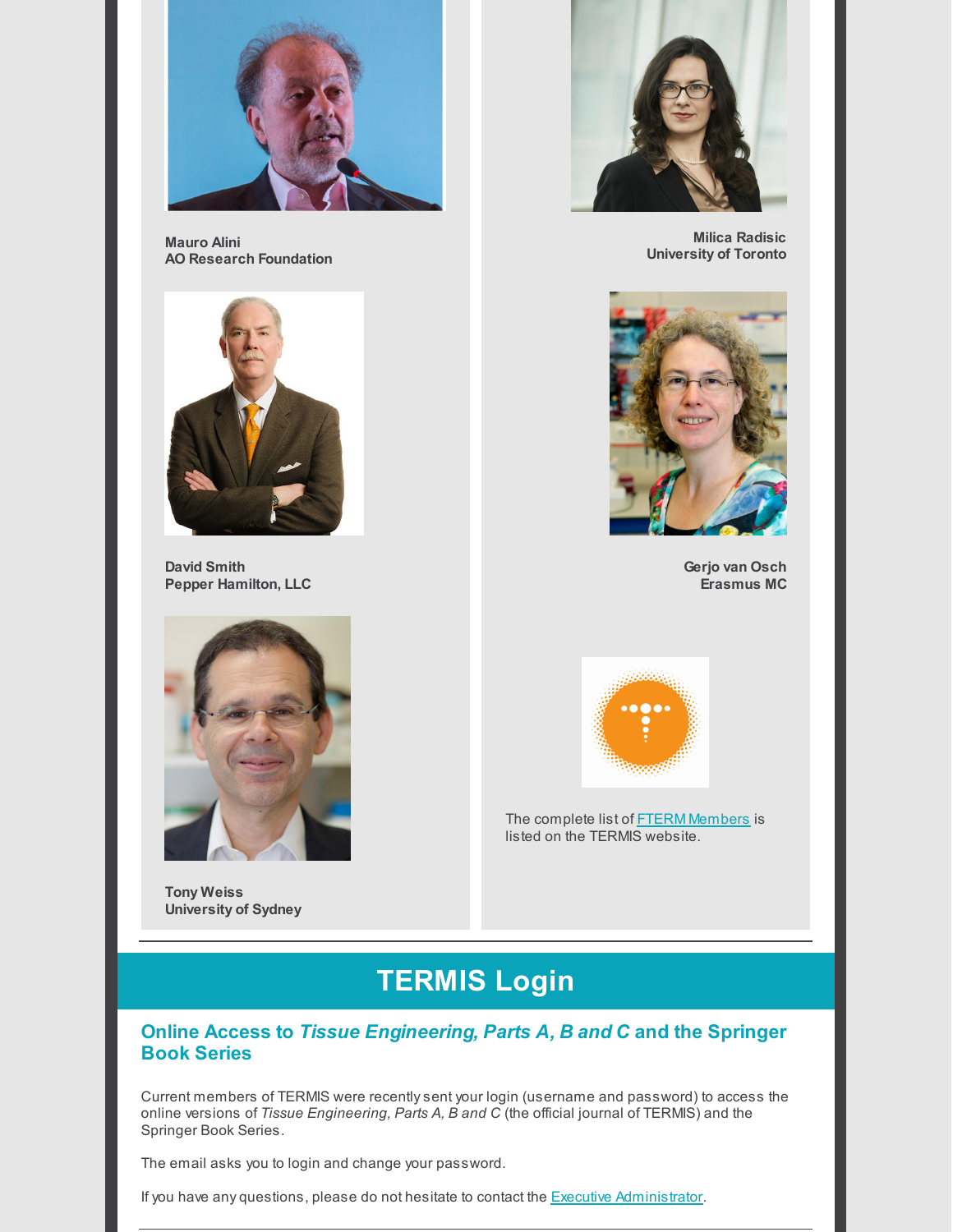### **2021 World Congress Proposals**

### **Interested in hosting a World Congress?**

**The 2021 World Congress rotates to the EU.** If you are interested in hosting the 2021 TERMIS World Congress, please submit your request to the TERMIS Executive Administrator at [swilburn@termis.org.](mailto:swilburn@termis.org) You will be provided with a meeting host form that asks detailed questions about the meeting organizers, location/venue, program, and meeting financials as well as documents providing guidelines for hosting the 2021 TERMIS World Congress.

*Those groups that submit a proposal for consideration to host the 2021 TERMIS World Congress are asked to present theirproposals during the TERMIS-EU Council meeting that will be held during the 2018 TERMIS World Congress in Kyoto, Japan. The proposers must be present in Kyoto.*

**The deadline for submitting proposals for the 2021 TERMIS World Congress is Saturday, 30th June 2018.**

of Virginia. • Indiana University • University of Washington • Kyoto Uni niformed Service University • Emory University • Kessler Foundation • UW Medicine • Univer Dregon Health(and Science University Mayo Clinic Cleary University Condazione Don Carle Jniversity of California San Francisco • Wayne State University • Indiana University • Kyoto Univ ersity of Pittsburgh . Kyoto University . Mayo Clinic . Indiana University . Stanford/Palo Alto Stanford/Palo Alto VA Rehabilitation R&D REAP Emory University . Un Jealth and Science University Mayo Clinic . Kessler Foundation . Uni ndiana University . UW Department of Rehabilitation Medicine ondazione Don Carlo Grocchi **Kiversity of Washington** University of Pittsburgh Stanford/P Z Alto VA Reh ity . University Hospital of Pisa Mayo Clini ervice University. **Kvoto Univer**  $\mathcal{M}$ sity  $\mathbb{R}$ Foundat Seventh Annual International **Regenerative Rehabilitation** Universit

Where applied biophysics meets tissue engineering and cellular therapies

#### **11-13, 2018 •** s

Hosted By: University of Washington Medicine, Institute for Stem Cell and Regenerative Medicine. and UW Department of Rehabilitation Medicine

## **1st TERMIS-EU Workshop Overview**



**TERMIS -EU** together w ith **International Society for Biofabrication** (ISBF) organized **the 1 st TERMIS-EU Workshop on "3D Printing in Musculoskeletal Tissue Engineering" in the end of March 2018, in Warsaw, in Poland.**



The aim of the w orkshop w as to provide participants w ith insights into the state-of-the-art technologies, methods and biomaterials in 3D printing in tissue regeneration. The latest developments and future perspectives in the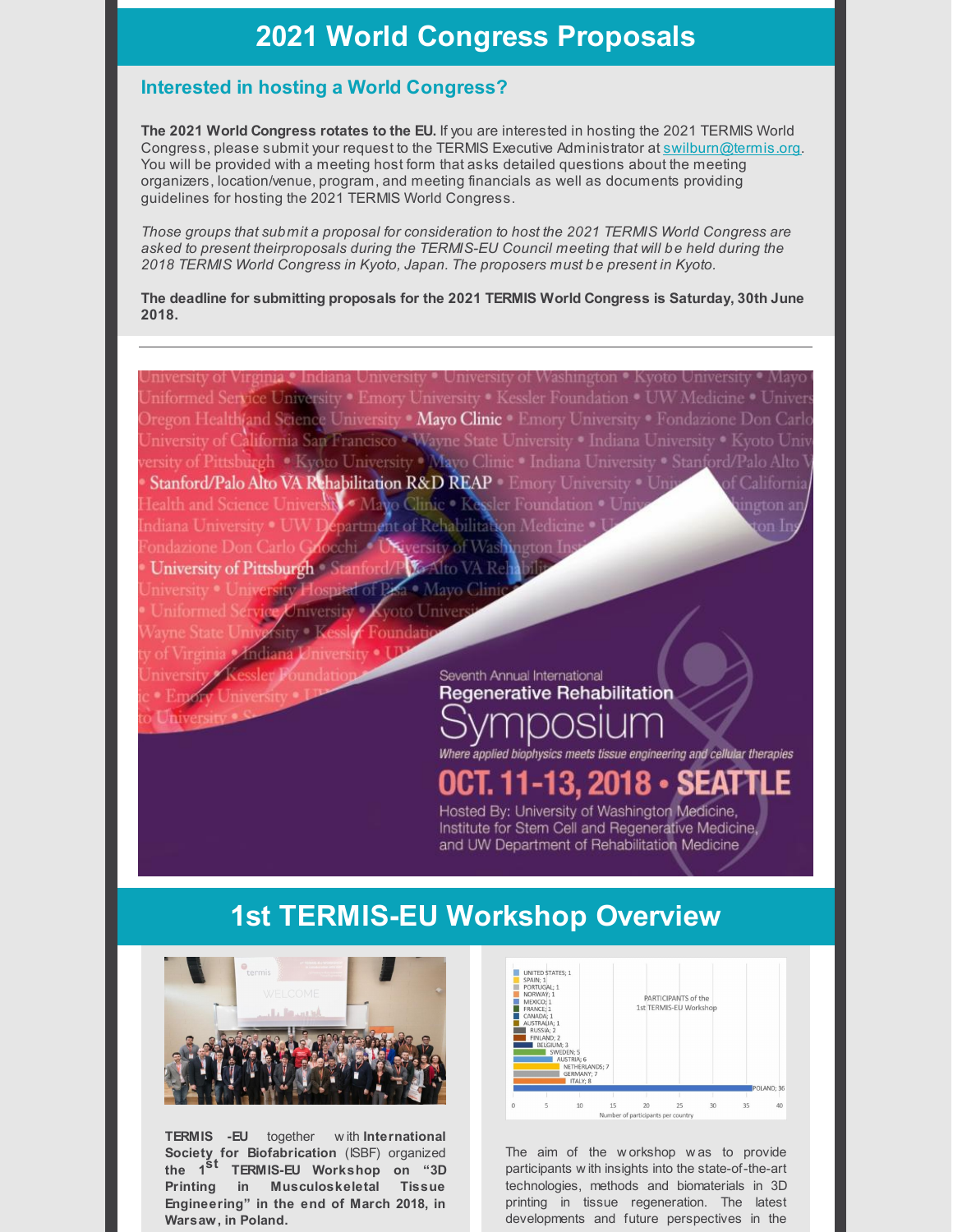The theme for the w orkshop w as "3D Printing in Musculoskeletal Tissue Engineering". It w as very successful meeting w hich brought together **84** participants from **17** countries, including scientists, clinicians and industry leaders to discuss recent achievements in the field of 3D printing in regenerative medicine.

fields of 3D printing and 3D bioprinting w ere presented by internationally recognized scientists: Dietmar Hutmacher, Wei Sun, Amir Zadpoor, Lorenzo Moroni, Aldo Boccaccini, Juergen Groll, Giovanni Vozzi, Vladimir Mironov, and Paul Paul Gatenholm. Moreover, the tw o organizing societies TERMIS-EU and ISBF have been introduced by Heinz Redl and Juergen Groll, respectively.

Participants could share their achievements during the poster session. The 5 best posters w ere aw arded by Biofabrication journal (3) and TERMIS-EU (1) and ISBF (1).



Fig. 2 Hands-on session of the 1<sup>st</sup> TERMIS-EU **Workshop** 

One of the most important aspect of the w orkshop w ere the hands-on sessions: 3D printing (Day 1) and bioprinting (Day 2). These sessions allow ed participants to see the 3D printing and 3D bioprinting in action to understand how these technologies might be used in engineering of musculoskeletal tissues.

The w orkshop w as accompanied by exhibition of several companies, w hich products are used in the field of tissue engineering.

The w orkshop took place in Warsaw, Poland's capital, allow ing participants to learn about our rich Polish history, and to enjoy Polish culture and cuisine.

Taking into account the high scientific level of the w orkshop, a significant number of participants from different parts of the World and their positive opinions, it can be concluded that the  $1<sup>st</sup>$  TERMIS-EU Workshop has been a great success.

### **Vascualar Tissue Engineering Thematic Group**

Dear Colleagues,

It is our pleasure to update you on some of the activities of the Thematic Group on Vascular Tissue Engineering (VTE) w hich is now active since one year. The committee is unchanged but there is interest from scientists all over the w orld to take part in it.

A symposium on Vascular Tissue Engineering has been accepted at this year's World Congress of TERMIS, to be held in Kyoto, early September, w ith Prof. Simon Hoerstrup as a keynote lecturer and the participation of Profs. Xiumei Mo, Chuhong Zhu, Toshiharu Shinoka, Deling Kong and Gary Bow lin, under the chairmanship of Profs. Anthony Weiss and Deling Kong. A symposium on Vascular Tissue Engineering w as also organized by Prof. Beat Walpoth in the 2017 European Society for Artificial Organs (ESAO) meeting held in Vienna in September w ith Prof. Nicolas L'Heureux as keynote speaker. Furthermore the 4th International Symposium on Vascular Tissue Engineering (ISVTE) w ill be organized, together w ith the ISACB meeting, by Prof. Simon Hoerstrup in Zurich, Sw itzerland on June 19-21, 2019.

Finally, the e-book on Tissue-Engineered Vascular Grafts, published in the reference series by Springer, is progressing w ell.

On behalf of the VTE Committee:

Chair: Beat H. WALPOTH, Geneva, Sw itzerland Vice Chairs: Joris ROTMANS, Leiden, Netherlands Toshiharu SHINOKA, Colombus, USA Secretaries: Xiumei MO, Shanghai, China Deling KONG, Tianjin, China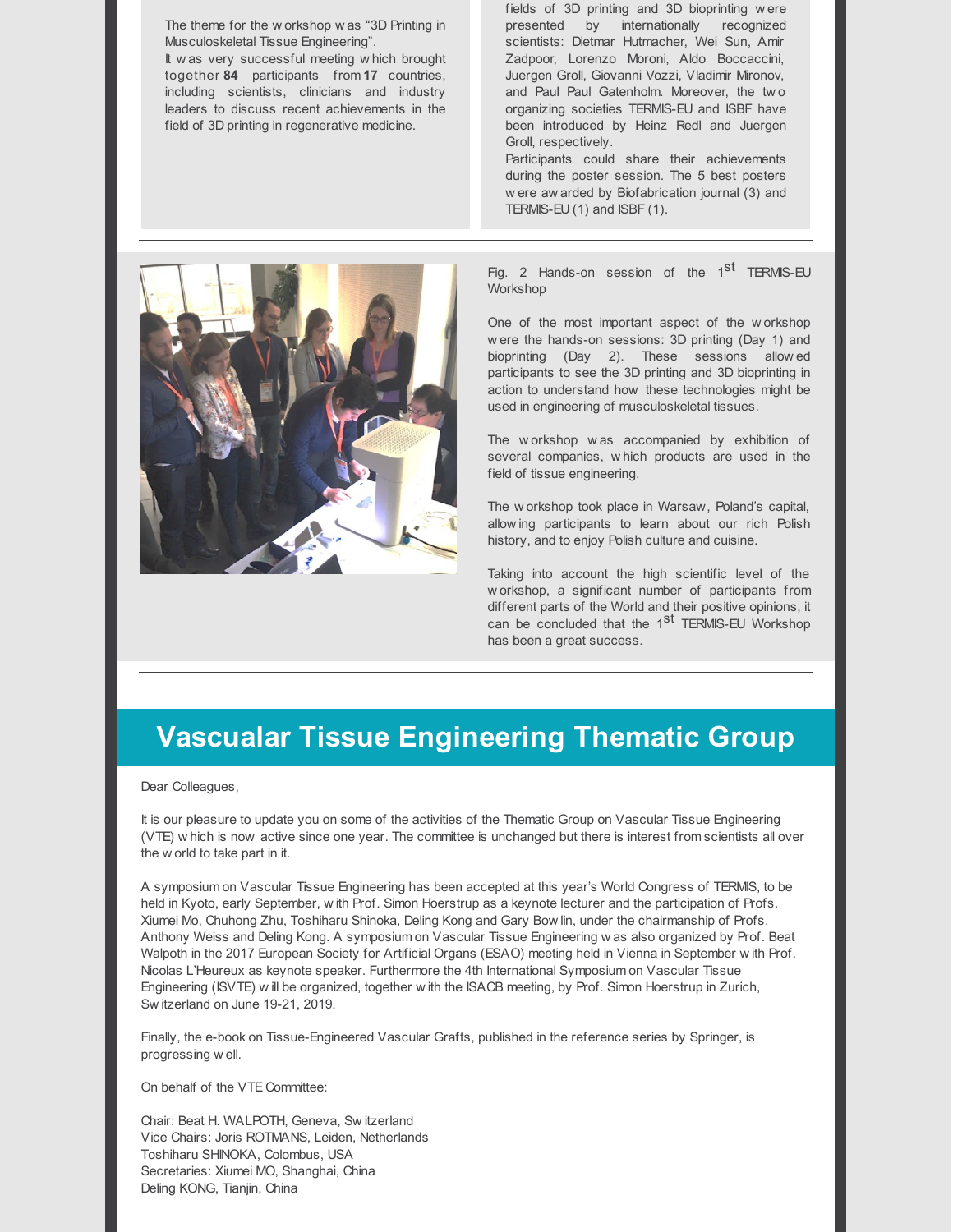









# **First TERMIS-EU Day**



Lab demo on cells encapsulation and bioprinting during the FIRST TERMIS-EU DAY held at the University of Trento, Italy, in September 2017

### **Celebrated at the University of Trento, Italy**

Prof Antonella Motta, member of the TERMIS-EU Council and of the TERMIS-EU Communications & Outreach Committee chaired the FIRST TERMIS-EU DAY at the University of Trento, Italy, an event that was thought to raise the awareness of this field in the general public and/or among students and professor of other filed in the academia. The Event, that was endorsed by TERMIS-EU, was carried out under the scope of the European Biotech week, an event promoted by EuropaBio and celebrated across Europe between 25th September and 1st October 2017 to encourage the general public to explore the fascinating, vibrant world of biotechnology. The program consisted of lectures by researchers working in this field and also lab demos. The second TERMIS-EU DAY at Uni. Trento is already scheduled for September 25-27 2018, on the following topics: Human health: from tissue engineered 3D in vitro models to personalized medicine

**We strongly encourage TERMIS member to get involved in similar events and contribute for the wide spreading of our fascinating scientific field!**

# **TERMIS-EU Outreach & Communications Committee**

### **Interview with Maria Chatzinikolaidou**

Maria Chatzinikolaidou is Assistant Professor and head of the lab for Biomaterials in Tissue Engineering at the Department of Materials Science and Technology at the University of Crete in Heraklion, Greece (https://www.materials.uoc.gr/el/general/personnel/mchatzin.html).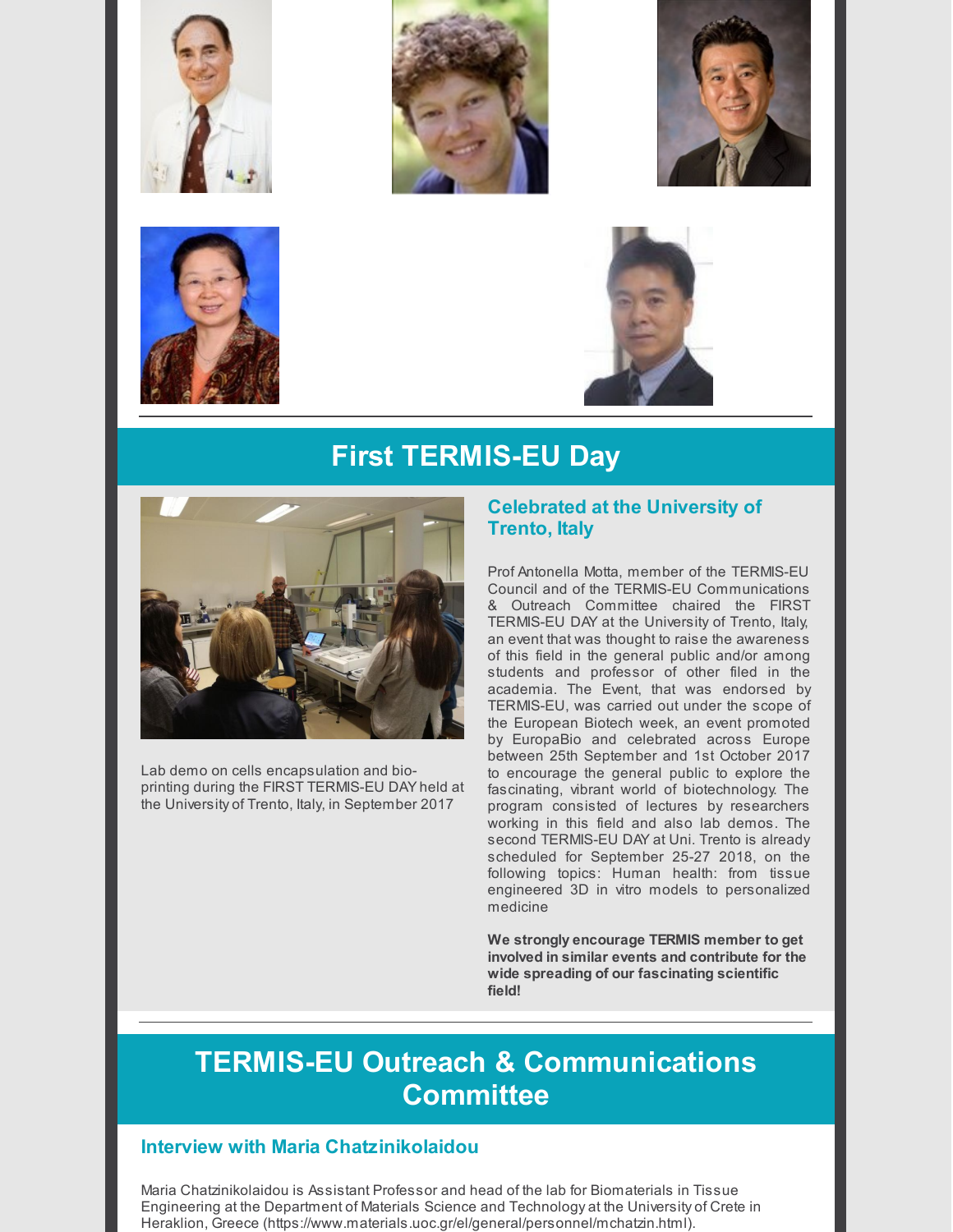Maria teaches undergraduate courses on Biomaterials and Molecular Cellular Biochemistry and graduate courses on Tissue Engineering. She is an affiliated faculty at the Institute of Electronic Structure and Laser (IESL) at the Foundation for Research and Technology Hellas (FORTH).

1. Tell us about your research area

Myresearch activities focus mainly on the development of functional biomaterials and scaffolds for bone tissue engineering, and also expand in the area of cardiovascular, dental and cartilage tissue engineering. Myresearch investigates the interactions between materials and cells and how their crosstalk affects biological responses.

2. What inspired you to follow this field of research?

Myinspiration to pursue research in the field of Biomaterials Science is continuously driven bythe impact that biomaterials-based therapeutic solutions can have on improving patients' lives and bythe tremendous potential in the vision of creating anykind of substitute to regenerate tissues and organs. I received myresearch training in the field as a PhD student in the group of Prof. Herbert Jennissen at the University Hospital in Essen, after receiving myfirst degree in Chemistry at the University of Essen.

3. What do you think is the most exciting emerging area in regenerative medicine?

I think that the development of whole functional organs is one of the most exciting emerging areas in regenerative medicine. Also the development of new therapies via reprogramming and re-designing cells, remains a challenging and exciting area.

4. What do you see as the main future challenges for regenerative medicine that we need to overcome?

One of the main future challenges that we need to overcome is to foster the exchange of ideas between academia and industry, create and participate in multidisciplinary, intersectoral platforms for dialogue, aiming to reinforce translational research in regenerative medicine and cell therapy.

5. What are the main challenges for career progression and how do you think can we address them?

I think that some of the challenges for career progression, especially for younger, early career researchers, are in developing high potential, high impact career plans, focusing their research while at the same time keeping an eye open for broader changes in the field, increasing their participation in professional networks, and strengthening their leadership skills. Female researchers are faced with an additional gender-gap challenge that they need to overcome. While these challenges can be generally addressed byself-discipline, hard work, and byconsulting mentors, community-support actions such as focused professional-development activities, some especiallytargeted for female researchers, within the context of scientific conferences also greatly help.

6. Please provide a flavour on the next TERMIS-EU Conference/what can we expect from the next TERMIS-EU Conference

The next TERMIS-EU Conference to be held in Rhodes, Greece 27-31 May 2019 will cover all topics of tissue engineering and regenerative medicine during a diverse five-day program around the theme 'Tissue Engineering Therapies: From Concept to Clinical Translation & Commercialisation'. Along the lines of this theme, research, industry and clinical translation sessions will discuss new discoveries, challenges and perspectives in commercialisation of therapeutic approaches. For earlycareer investigators, a series of education, career development, equality and outreach workshops will provide them with an integrated training experience, while the Business Plan Competition will help them in transforming groundbreaking ideas from bench to clinic and market. The participants will have the opportunity- beyond the scientific program - to experience Rhodes' unique cultural, climatological and gastronomic features. For more information, please visit the link https://termis.org/eu2019/program.php

### **Interview with DImitrios Zeugolis**

TERMIS interview with Dimitrios I. Zeugolis, Director of the Regenerative, Modular & Developmental Engineering Laboratory(REMODEL) and Investigator of the Science Foundation Ireland (SFI) Centre of Research in Medical Devices (CÚRAM) at the National University of Ireland Galway(NUI Galway).

Dimitrios Deugolis and Maria Chatzinikolaidou, will be the chairs of the TERMIS-EU 2019 Conference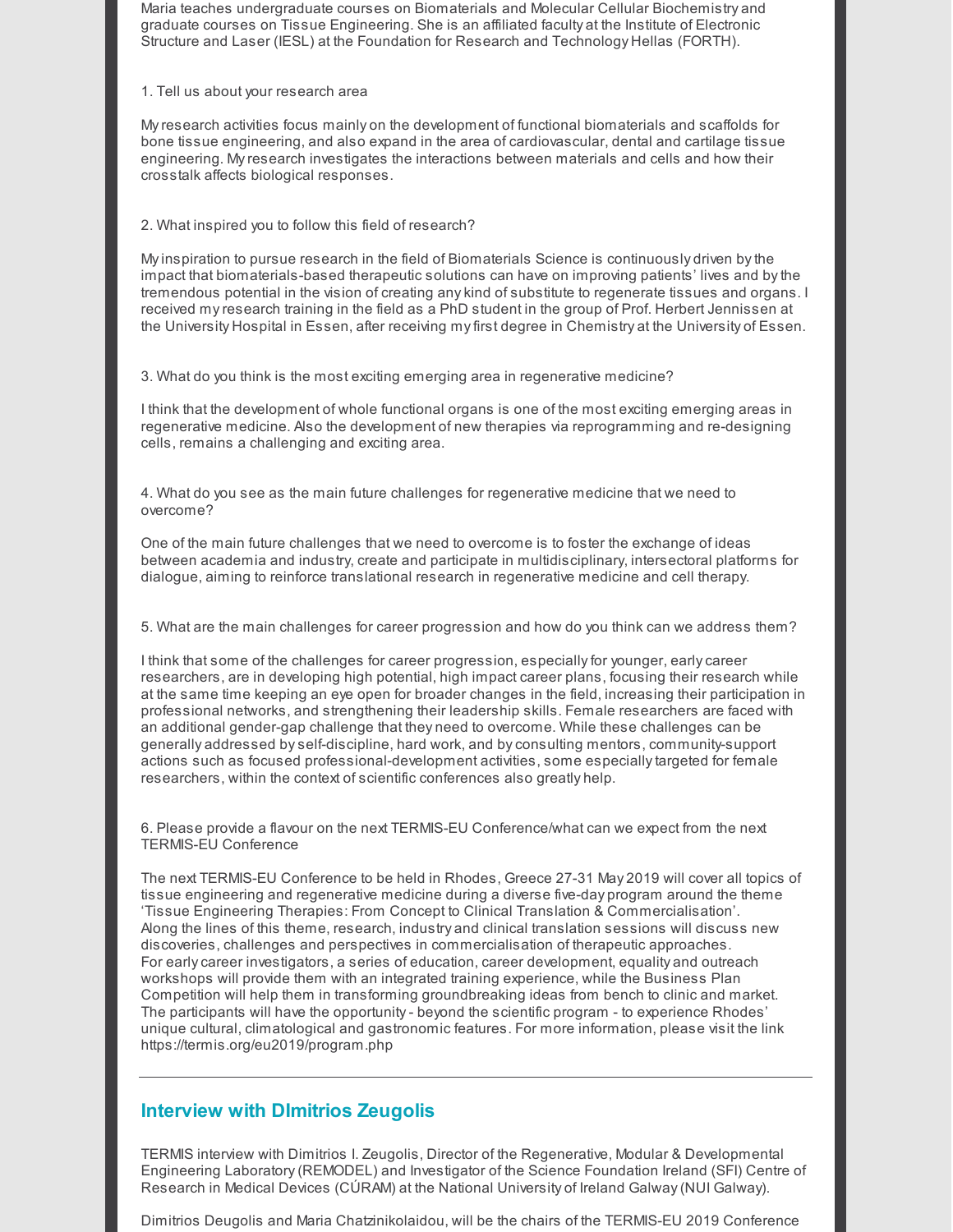that will take place in Rhodes, Greece from the 27th-31st May 2019, under the theme "Tissue Engineering Therapies: From Concept to Clinical Translation & Commercialisation"

1. Tell us about your research area

We operate in the following four major areas:

(a) Bottom-up and top-down scaffold fabrication technologies for the development of implantable devices which closelyimitate the properties of native extracellular matrix assemblies;

(b) Medical device functionalisation, through incorporation of biophysical, biochemical and biological signals, to provide functional therapeutic interventions for the treatment of soft and hard tissue injuries and degenerative conditions;

(c) Modulation of the in vitro microenvironment to facilitate preservation of permanently differentiated cell phenotype and to direct differentiation of stem cells towards specific lineages, enabling development, wide acceptance and clinical translation of cell-based therapies and advanced therapy medicinal products;

(d) Development of scaffold and scaffold-free in vitro pathophysiology models for drug discovery/ screening purposes.

2. What inspired you to follow this field of research?

The multi- and inter- disciplinary nature of tissue engineering as well as the intricacies of nature that we observe under normal and pathophysiological conditions.

3. What do you think is the most exciting emerging area in regenerative medicine? The ability of tissue engineers to create living tissues, which imitate the success and sophistication of nature more closelythan ever.

4. What do you see as the main future challenges for regenerative medicine that we need to overcome?

The more tissue engineers understand about how the human body works and how pathophysiologies progress, our reparative and regenerative therapies become more and more complex. Researchers, clinicians, patients, entrepreneurs, funding agencies and regulatory bodies should work together for the development of more biologicallyrelevant, scalable, safe and regulation-compatible implantable devices. Onlythen will we be in a position to advance human health.

5. What are the main challenges for career progression and how do you think can we address them? There are a number of challenges for career progression in the field, including the dearth of senior academic positions and research-only posts at higher level education institutes, which would allow talented researchers the time and dedication to make progress. Also, academia often relies on research work undertaken by postdoctoral researchers, who work on short-term contracts without any kind of job security; I believe this needs to change. We need to see a sea-change in Europe regarding how we value research and researchers. As well as these, there are more general obstacles to career progression, which are not unique to our sector – there is a lot to address.

6. Can you give as a flavour of the conference to come?

Maria and I are excited to welcome TERMIS delegates to Rhodes next summer. Planning advances well and we are confident that the meeting will live long in the memories of attendees for all good reasons. We promise an excellent conference programme; we are pulling out all the stops to secure exciting invited and plenaryspeakers; and, of course, we will do our best with the weather, Aegean location, local delicacies and entertainment.

# **Internationally Standardized Terminology of Regenerated Tissue**

### **Consultation Period Extended to June 30th**

The ICCBBA is an international standards organization in the field of transfusion and transplantation and is a nongovernmental organization in official relations with the World Health Organization. The work group RMTAG (Regenerative Medicine Technical Advisory Group) was formed bythe ICCBBA to develop an internationallystandardized terminologyfor regenerated tissue.

The document about this terminology has been put in place bythe RMTAG in order to develop nomenclature in areas of tissue engineering, regenerative medicine and all products concerning tissue and cellular therapy. This terminology will need to be acceptable for international use in order to facilitate national and international traceability of products/materials from human origin for transplantation, use in regenerative treatments, cellular therapies. Now the terminologyis open for public comments until the 30th of June.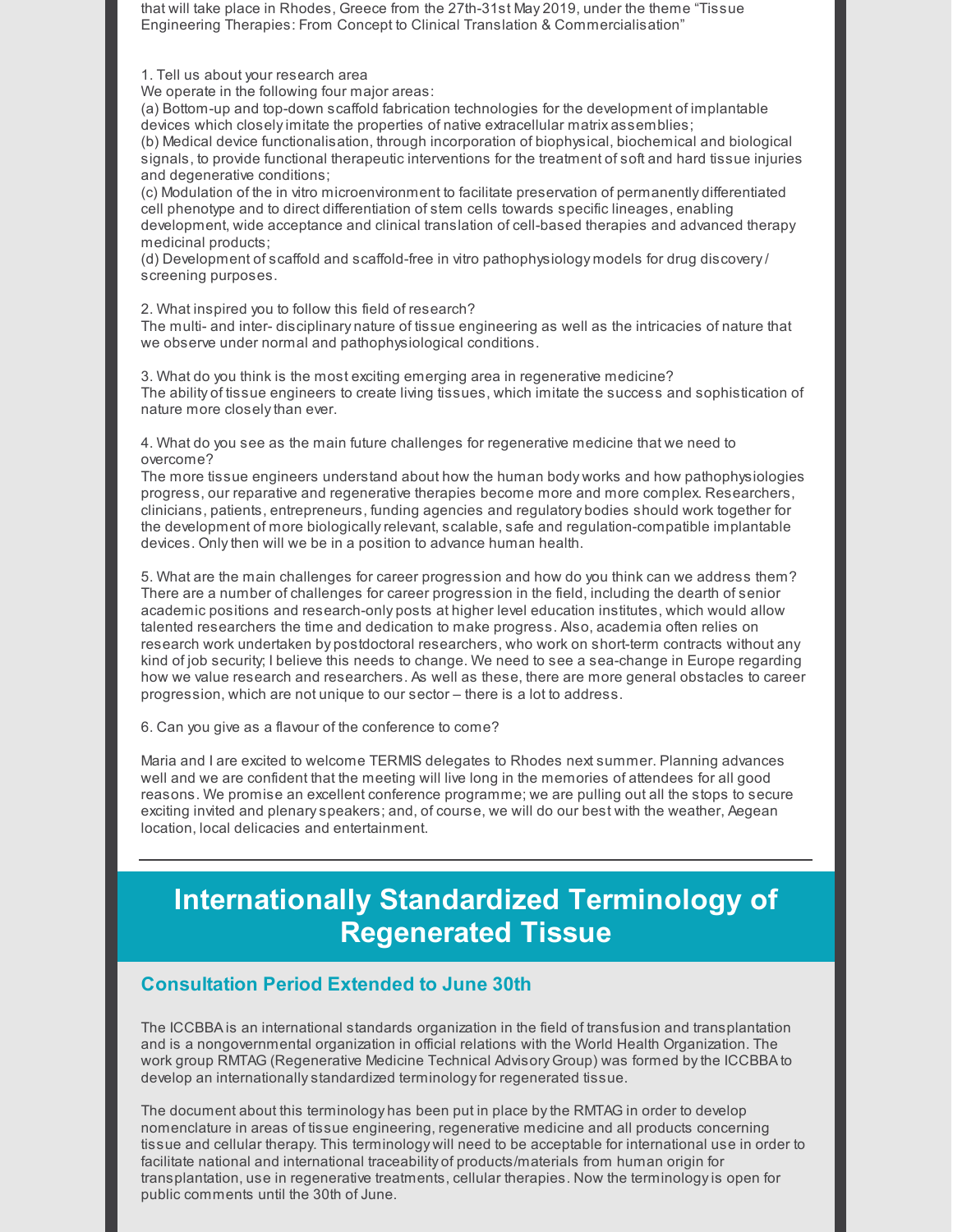Comments and suggestion can be delivered immediatelyto the following link: <https://www.iccbba.org/tech-library/proposals/terminology-proposals>.

On the other hand Dr Marina Maréchal, Termis representative on ICCBBA's Regenerative Medicine Technical Advisory Group will also available to collect all your comments and deliver them to the RMTAG Group. My contact coordinates are: [marina.marechal@kuleuven.be](mailto:marina.marechal@kuleuven.be).

# **AIMBE Student Policy Resources**

#### [AIMBEhas](http://aimbe.org/student-policy-resources/) launched Student Policy

Resources students and trainees interested in getting active in science policy. AIMBEhas put together a set of materials geared tow ard graduate students seeking to:

- 1. Learn about science policy issues
- 2. Look-up their Members of Congress
- 3. Start a science policy group on their campus
- 4. Arrange a public policy lecture by AIMBE Exec. Dir. Milan Yager
- 5. Identify science policy trainings and w orkshops
- 6. Learn about post-grad opportunities in science
- policy
- 7. Follow relevant resources on Tw itter



### **Endorsed Meetings**

The conferences listed here have been reviewed and approved bythe TERMIS Endorsement Committee.

#### **Jun 2018**

COMPREHENSIVE SUMMER SCHOOL ON TISSUE ENGINEERING Summer School Dates: June 18-23, 201 Summer School Location: Trento, Italy Summer School Organizer: Dr. Claudio Migliaresi

#### **Jun 2018**

TERMIS-AM Latin American Workshop - 4 Encontro Internacional de Engenharia de Tecidos e Medicina [Regenerativa](http://termisamerica2018.com.br/) Workshop Dates: 27 June - 1 July, 2018 Workshop Location: Porto Alegre, RS - Brazil

#### **Jul 2018**

#### 8th World Congress on [Biomechanics](http://wcb2018.com/)

Congress Dates: 8-12 July 2018 Congress Location: Dublin, Ireland Congress Co-Chairs: Congress Co-Chairs Fergal O'Brien, Royal College of Surgeons in Ireland, Ireland and Daniel Kelly,Trinity College Dublin, Ireland

#### **Aug 2018**

Advances in Tissue [Engineering](http://tissue.rice.edu/) Short Course Dates: August 8-11, 2018 Location: Rice University's BioScience Research Collaborative, Houston, TX

#### **Sep 2018**

35th AGA [Congress](http://aga-kongress.info/en/) Conference Dates: September 13th-15th, 2018